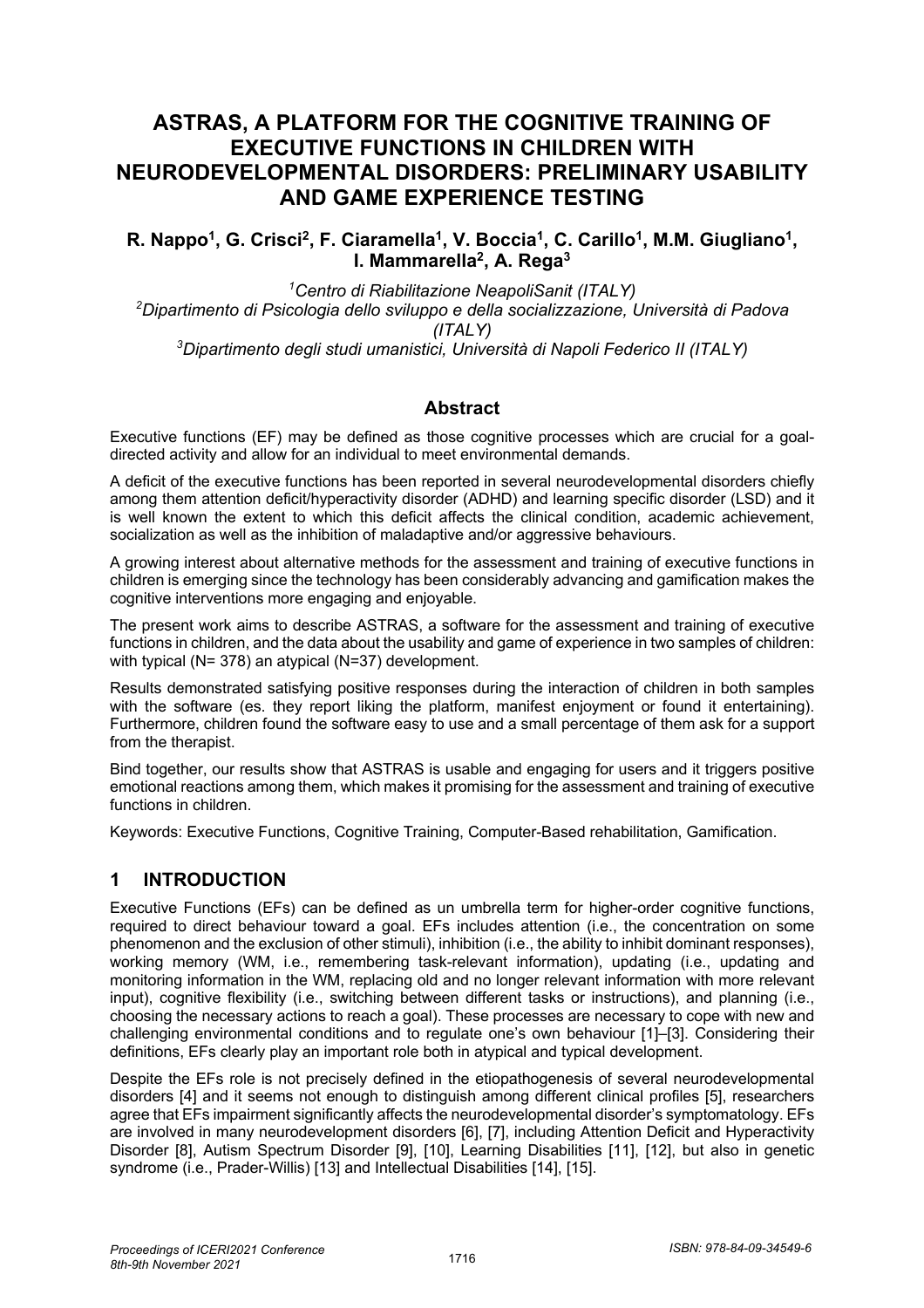The variation in EFs abilities can be found also in typical development [16]. For example, children's EFs are strongly associated with academic achievement [17]. As a result, scholars and practitioners reported considerable interest in school-based interventions focusing on EFs, hypothesizing that an explicit focus on developing executive functioning skills in school could yield substantial gains in typical development student achievement [18].

Thus, in line with the Research Domain Criteria (RDoC) [19], attention should be focused on EFs difficulties to provide individualized support rather than assuming that all children with or without a certain disorder have the same abilities. Considering the role of EFs deficits in children with both atypical and typical development, the assessment and treatment of EFs have received considerable attention. Several authors [20] underlined the importance of including in the assessment different tasks to highlight the complexity of EFs. Other authors paid attention to the ecological validity of EFs measures, proposing challenging tasks that reflect the actual cognitive demands of everyday life [21]. Finally, cognitive classic tasks are often viewed as boring and repetitive, which negatively impact on data quality and reduce intervention effects. Growing evidence underlined the importance to take advantage of technology for neurodevelopmental disorders [22]–[24] and specifically to propose the use of alternative, more engaging, and enjoyable ways to assess and treat EFs [25].

All these aspects are included in gamification (i.e., the evaluation of skills through gaming activities with appropriate software). Gamification uses well-established procedures including several classic tasks, but it proposes challenging activities similarly to everyday life tasks, and adds all the typical game elements (scores, challenges, achievement of goals) to promote children's interest and attention. Specifically, these tasks are defined serious games (i.e., games designed with a primary goal other than entertainment) [26] and may provide a possible solution to difficulties relate to cognitive assessment, making its funnier and easier [27].

Several technological platforms have been released, but, to our knowledge, no one has developed a computer-based tool for the assessment of EFs in children with both neurodevelopmental disorder and typical development. Moreover, the importance of remote training was previously underconsidered, but, considering the current historical time, computer-based tools should allow therapist to start the training session from remote offering the opportunity to provide a telerehabilitation.

This work focuses on ASTRAS [28], a software developed at Neapolisanit, aiming at assessing and training EFs in children with neurodevelopmental disorders. The software was developed in the scientific research activity of the M.E.T.A. (Laboratory for the study and development of methodologies and learning technologies) of the Neapolisanit Rehabilitation Center s.r.l. of Ottaviano (Na), the technological start-up Garage94 s.r.l. and the spin-off Lab.da of the University of Padua. The present study aims to describe data about the usability and the experience of children with both atypical and typical development about the usage of the software.

## **2 THE SOFTWARE**

ASTRAS is designed as a useful tool supporting the therapists during their treatments and, at the same time, a pleasant gaming environment for children both engaging and challenging. Firstly, in ASTRAS we sought to design a software for the assessment and training of the main executive functions in children with neurodevelopmental disorders. ASTRAS includes two different sessions, namely an assessment and training and the user interface (UI) has been designed to allow the therapist to set a training program taking into account the results of patients in the assessment session.

Importantly, in order to make ASTRAS more engaging for children we used some gamification principles, that is the application of typical elements of game playing to other areas of activity [29], [30]. Assessment and training tasks share the characteristics of game elements such as:

- 1 design: the assets of each task (i.e., scenario and characters) are cartoon-like. Furthermore, training's tasks share common themes (e.g. the space);
- 2 mechanics: tasks have been designed as challenges in which children can also compete with others;
- 3 components: assessment and training tasks have been designed with different levels of difficulty, in order to increase the load of the specific executive domain. Bind together, these game features aim to improve children engagement, motivation as well as learning and reduce the negative aspects of the cognitive assessment and training: the frustration and anxiety. Furthermore, ASTRAS hosts a wide range of tasks/games to make the gaming experience more variable and avoid delivering the same task.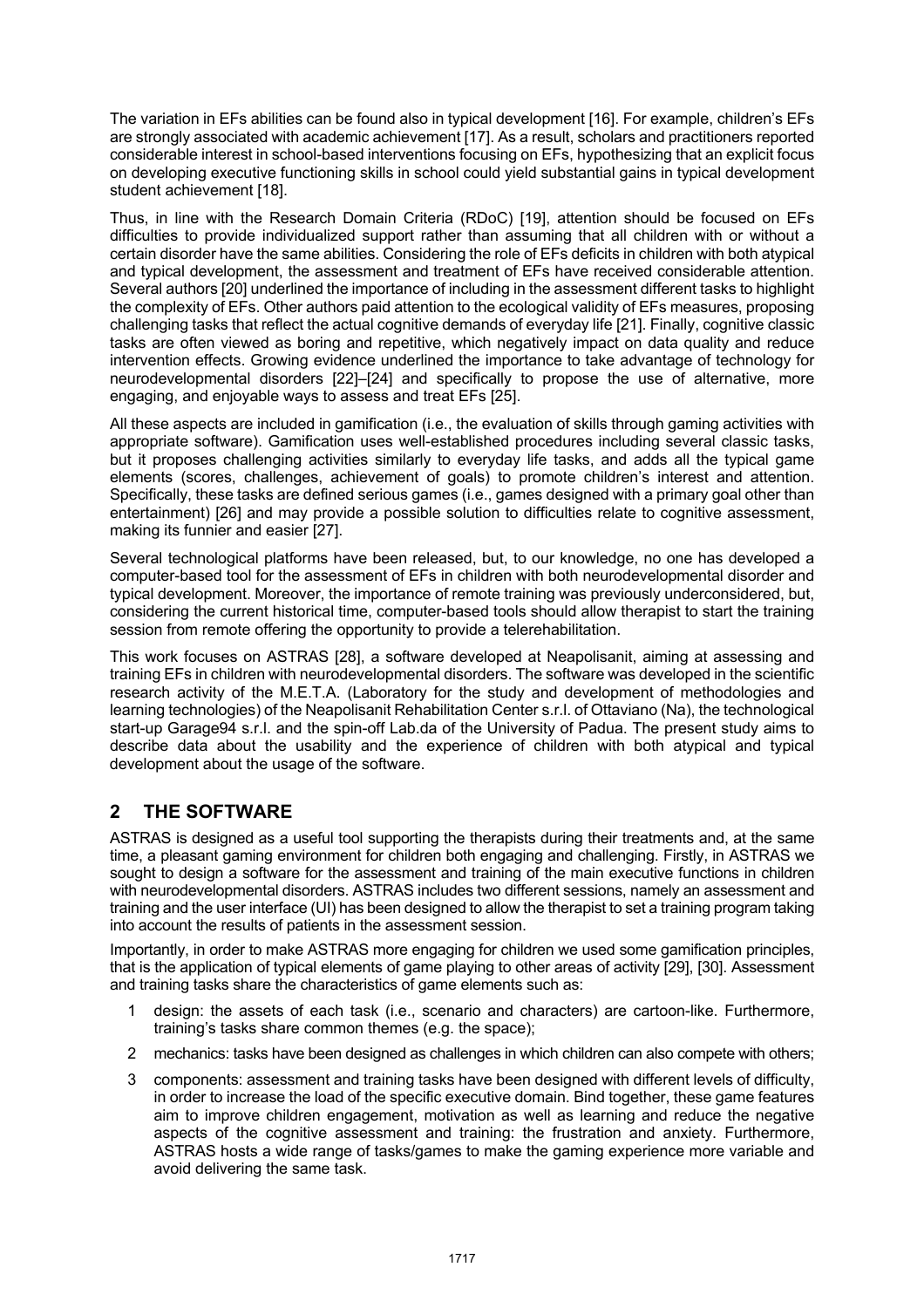Finally, in ASTRAS we targeted five main executive functions consistently with Miyake and colleagues [31], namely selective attention, working memory, inhibition, planning and cognitive flexibility. The rationale is that deficits of executive functions is more likely to be reported in children with neurodevelopmental disorders. Importantly, deficits of executive functioning are associated with: 1) a higher severity of the disorder [32]; 2) learning impairments (e.g. in ADHD patients) [4], [33], [34]; 3) problems with academic achievement [35], [36]; 4) maladaptive and/or aggressive behaviours [37]. On the other hand, atypically developing children seem to profit from working on executive functions since they acquire new strategies of self-regulation, goal-oriented behaviour, problem solving [38]. In other words, working on executive functions fosters the gains of the therapy.

### **2.1 Assessment design**

Assessment includes ten tasks, two for each executive domain (selective attention, working memory, inhibition, cognitive flexibility and planning). Additionally, other two tasks have been developed to assess the updating of working memory. Each task consists of trials, which progressively increase in difficulty.

Below a small description of the tasks for each cognitive domain has been provided (see figure 1 for an example of the assessment tasks).



*Figure 1. The figure shows the screenshots of four assessment tasks. From the top right-hand corner: Planning task, Maze task, Go-No Go task; Trail task.*

Cancellation. It assesses the visual selective attention. In this task, children are shown a clutter of items, and asked to tap with their finger the target item (e.g. a star), ignoring the other stimuli.

Listening. It assesses the auditory selective attention. In this task, children are provided a sequence of animal sounds. They have to tap a paw on the centre of the screen when they hear a target sound (e.g. a frog).

Sequence of quantity. It assesses the working memory. In this task, a sequence of numbers appears on the screen. Children have to repeat the sequence either forward or backward.

Visual sequence. It assesses the visuo-spatial working memory. In this task, a sequence of flashing stars is visualized on the screen. The participant has to reproduce the sequence either forward or backward.

Auditory updating. It assesses the auditory updating of working memory. In this task, children listen to the tones in sequence. After each tone is heard children decide whether the new tone is the same from 1 (1-Back) or 2 trials (2- Back) before.

Visual updating. It assesses the visuo-spatial updating of working memory. In this task, children have to decide whether the position of a ghost is the same of 1 (1-Back) or 2 trials (2-Back) before.

Go-No Go. It assesses the motor inhibition. In this task, children have to move a penguin only when he/she listen to a GO sound.

Matching. It assesses the cognitive inhibition. In this task, children have to identify, from a subsequent set of stimuli, the one that "matches" the sample. Color-shape association: it assesses the cognitive flexibility.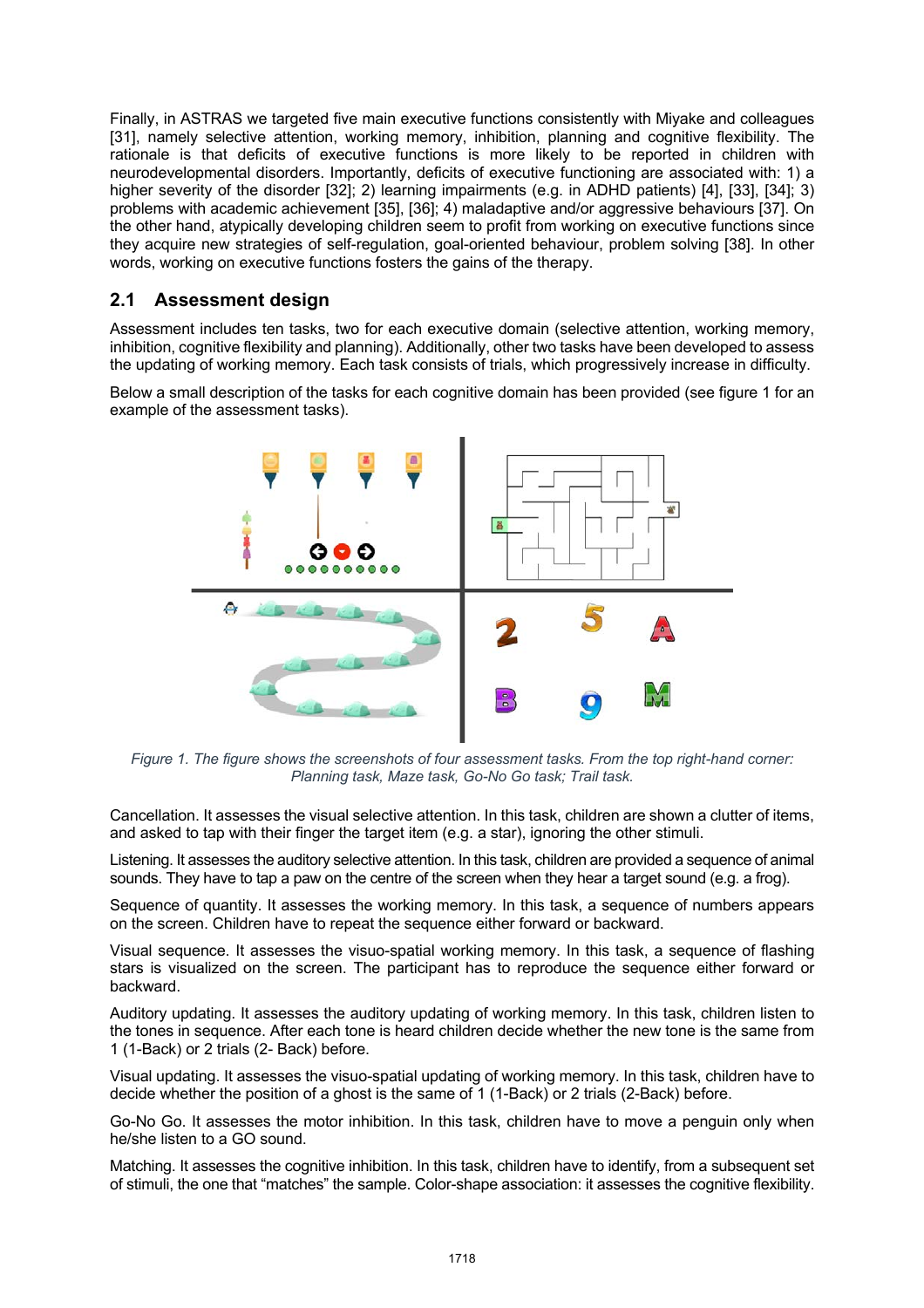In this task, children have to choose, from two stimuli displayed on the top of the screen, the one that has the same target criterion of the sample (shape or color). The target criterion is provided by the software.

Trail. It assesses the cognitive flexibility. In this task, children have to tap in ascending order a clutter of numbers and letters.

Maze. It assesses the planning. In this task, children must trace through a maze without crossing the maze lines.

Planning. It assesses planning. In this task, children have to reproduce a picture (e.g. a cake) in a given number of steps.

Importantly, the assessment is mandatory to unlock the training exercises. The rationale is that the training part needs to rely on a cognitive profile highlighting individual's strengths and weaknesses in order to be efficient.

## **2.2 Training design**

Training includes 40 tasks/games (see figure 2 for an example).



*Figure 2. The figure shows the screenshots of four training tasks. From the top right-hand corner are shown tasks testing: inhibition, planning, working memory and cognitive flexibility.*

Thirty-seven out of forty have been designed to address a specific executive function. Additionally, other three tasks have been designed in order to train more than one executive functions in a daily life scenario ("life skills"). For each training task the therapist chooses: 1) the executive domain to train; 2) the specific task/game for that executive domain; 3) the number of exercises; 4) the difficulty (1 to 4); 5) the prompt (i.e. the visual or auditory support to help children in accomplishing the task). Figure 4 reports the user interface of training.

## **3 METHODOLOGY**

#### **3.1 Participants**

37 children with atypical development (CAD: mean age=9, SD=2) and 378 children with typical development (CTD: mean age=9, SD=1) were recruited for the present study. CAD were recruited from a population of patients that were treated at the Neapolisanit for different neurodevelopmental disorders (see table 1 for a description) and which showed an impairment at least one test measuring executive functions. CTD were recruited at local primary schools in north Italy (Veneto and Lombardy), in centre of Italy (Emilia-Romagna) and south Italy (Molise). Data were collected with the main goal of future standardization. For all participants, parents signed a consent form before commencement of the study. This study was approved by the local ethics committee, in agreement with the Tenets of the Declaration of Helsinki (2013).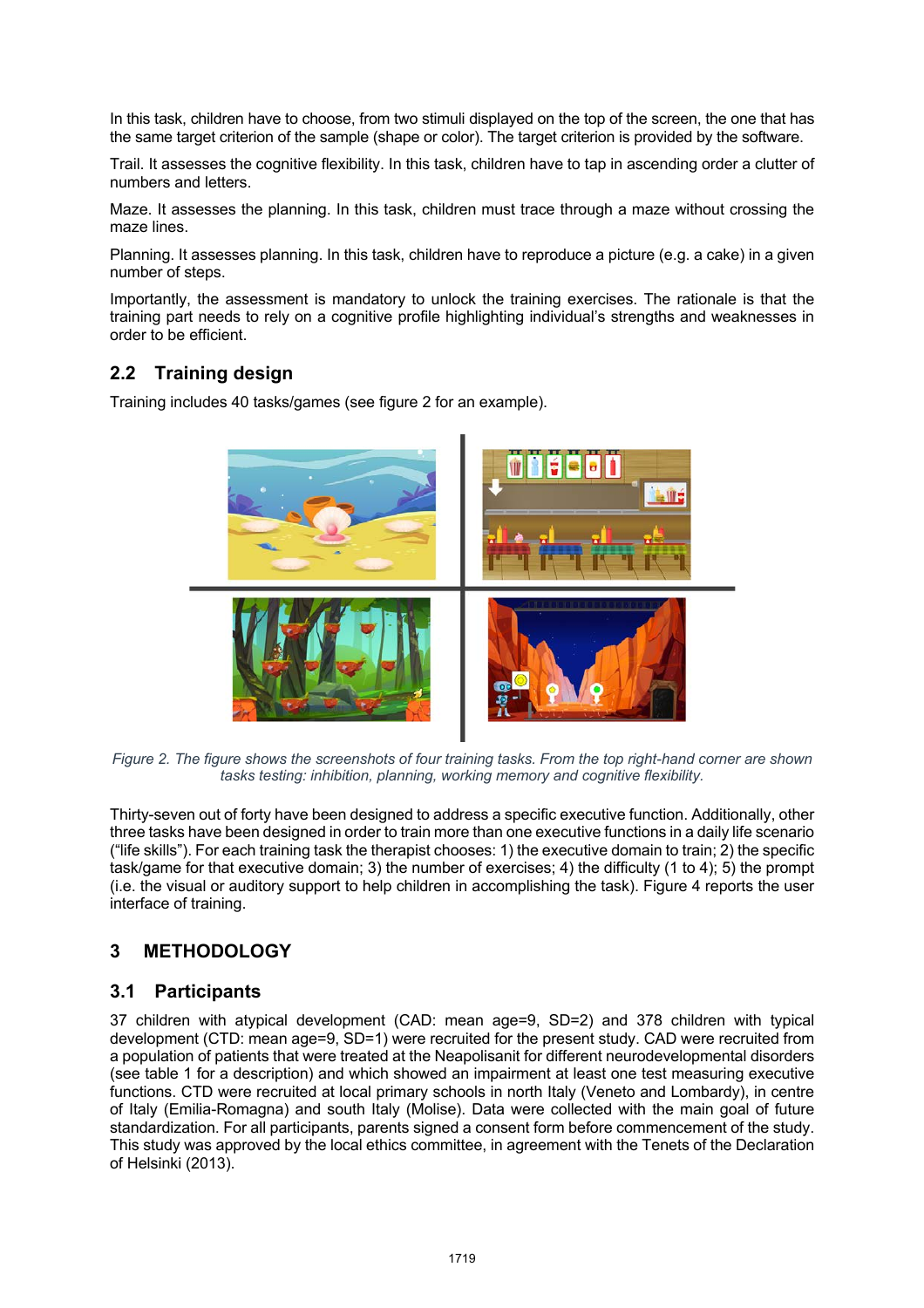| <b>Neurodevelopmental disorder</b>              | <b>Frequency</b> | <b>Percentage %</b> |
|-------------------------------------------------|------------------|---------------------|
| <b>Attention Deficit Hyperactivity Disorder</b> | 3                | 8%                  |
| High-functioning autism                         |                  | 19%                 |
| <b>Conduct Disorder</b>                         | 4                | 11%                 |
| Specific Learning Deficits                      | 13               | 35%                 |
| Verbal dyspraxia                                | 1                | 3%                  |
| <b>Anxiety Disorder</b>                         | $\mathcal{P}$    | 5%                  |
| Language Disorder                               | 1                | 3%                  |
| Autism Spectrum Disorder                        | 3                | 8%                  |
| Intellectual Impairments                        | 3                | 8%                  |

*Table 1. Frequency and percentage of each neurodevelopmental disorder in CAD sample.*

### **3.2 Methods and Procedure**

ASTRAS was used for the assessment and training of the executive functions in CAD. Since CTD were recruited for a future standardization, they performed only the assessment tasks.

The users' impressions with regard to both assessment and training tasks were recorded by the therapists by means of an ad-hoc checklist. The checklist aimed to record children's spontaneous comments and reactions which were observed during the sessions. Specifically, through the checklist we sought to explore children's positive (e.g. the user shows a clear manifestation of enjoyment) and negative reactions (e.g. the user stops playing with the software) as well as those technical problems children met during the usage of the software (e.g. the user asks for help for a properly use of the software).

### **3.3 Analysis**

Preliminarily, a set of descriptive analyses were carried out separately for CTD and CAD about reaction/comment in the assessment and training tasks. Then, data about each reaction/comment were merged resulting in three main measures, namely positive reactions, negative reactions and technical problems. These data were submitted to a chi-square analyses in order to test whether positive, negative reactions and technical problems: 1) were more frequent in CAD as compared to CTD; 2) were more frequent in the assessment tasks as compared to training task (this analysis was performed only for CAD).

# **4 RESULTS**

Descriptive analyses are reported in table 2.

*Table 2. Frequency and percentage (in brackets) of each reaction/comment in Children with Typical Development (CTD) and Children with Atypical Development (CAD) for the assessment and training tasks*

| <b>Reaction/Comment</b>                                                                         | <b>CTD</b><br>(assessment tasks) | <b>CAD</b><br>(assessment tasks) | <b>CAD</b><br><i>(training tasks)</i> |
|-------------------------------------------------------------------------------------------------|----------------------------------|----------------------------------|---------------------------------------|
| Clear manifestation of enjoyment (e.g., he/she laughs)                                          | 197 (52%)                        | 30 (81%)                         | 30(81%)                               |
| Liking the software (e.g., he/she says it is entertaining)                                      | 344 (91%)                        | 33 (89%)                         | 35 (95%)                              |
| Do not want to stop playing                                                                     | 68 (18%)                         | 9(24%)                           | 16 (43%)                              |
| Cannot wait for the next session                                                                | 244 (65%)                        | 19 (51%)                         | 28 (76%)                              |
| Impressions of contempt and irritation (e.g., he/she<br>founds the software "silly" or useless) | 2(1%)                            | 1(3%)                            | 1(3%)                                 |
| Need help at some point                                                                         | 67 (7%)                          | 7(7%)                            | $0(0\%)$                              |
| Clear reaction of boredom                                                                       | 4(1%)                            | 4 (11%)                          | $1(0\%)$                              |
| Stop playing                                                                                    | $1(0\%)$                         | 6(16%)                           | 2(3%)                                 |
| Clear reaction of frustration/aggression                                                        | $0(0\%)$                         | 2(5%)                            | 7(5%)                                 |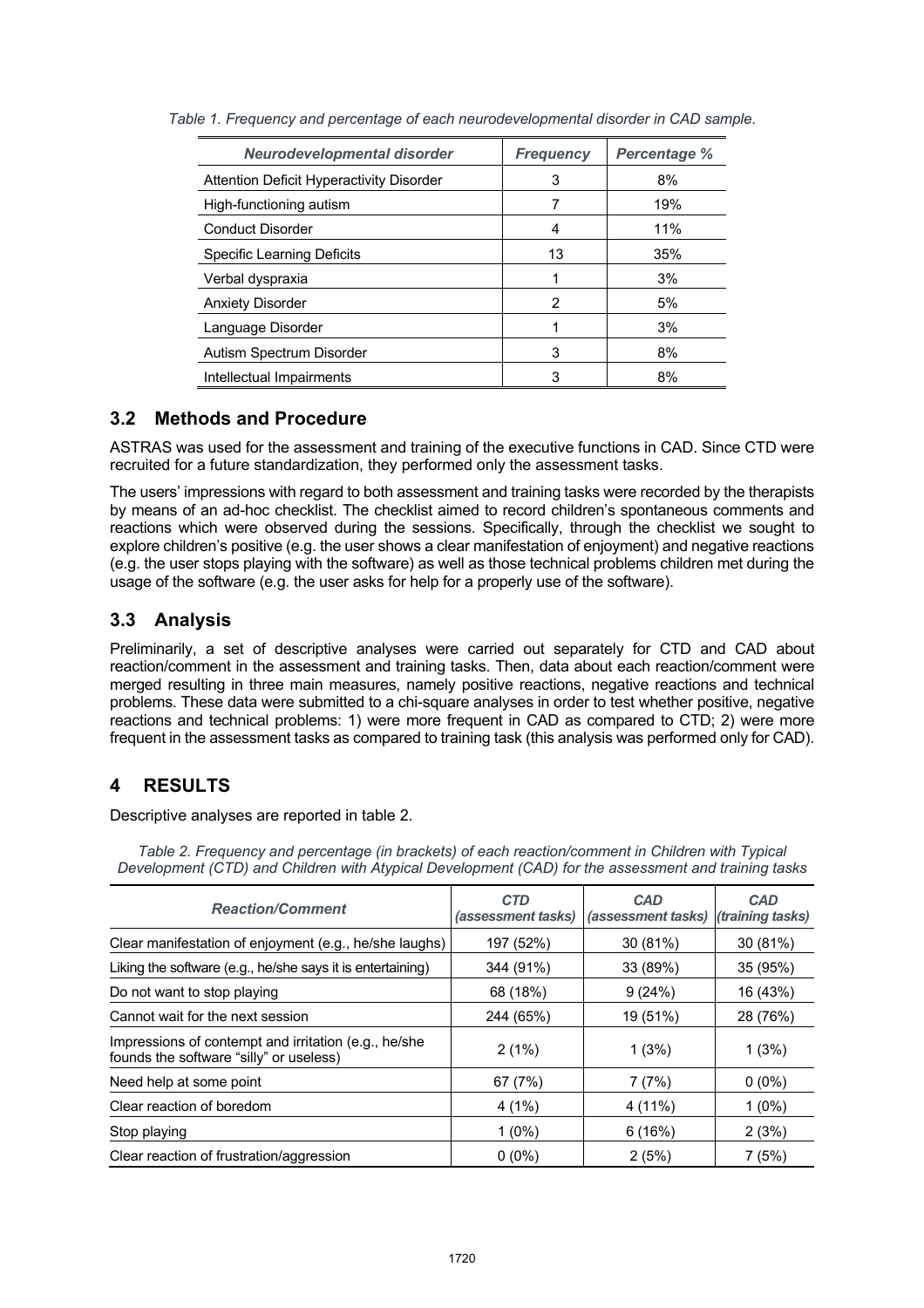Results demonstrated satisfying positive responses during the interaction of children in both samples with the software. In both groups, children were more likely to say that the software was entertaining and they showed clear manifestation of enjoyment. On the other hand, "impressions of contempt and irritation" and "clear reaction of frustration" were very rare. Furthermore, children found the software easy to use and a small percentage of them ask for a support from the therapist.

A chi-square test was performed to examine the relation between children with typical and atypical development and their reactions as well as technical problems during the interaction with the software (see figure 3). The relation between these variables was significant,  $X^2(1)$ , p = .006. CTD were more likely to report positive reactions (92%) as compared to CAD (82%). Conversely, negative reactions were about to occur more frequently in CAD. CTD and CAT did not differ in terms of technical problems.



*Figure 3. The figure reports the percentage of positive and negative reactions as well as the technical problems met by children with typical and atypical development in the assessment tasks.*

We performed a further chi-square test to examine the frequency of positive, negative reactions as well as technical problems in the assessment and training tasks (see figure 4). This analysis was carried out only for CAD. The relation between these variables was significant,  $X^2(1)$ , p = .04. A higher percentage of positive reactions was reported in training tasks (91%). Only the 3% of CAD showed negative reactions in this kind of tasks. The percentage of CAD reporting technical problems during the assessment and training tasks was similar: 7% in the assessment tasks and 6% in the training tasks.



*Figure 4. The figure reports the percentage of positive and negative reactions as well as the technical problems met by children with atypical development in the assessment and training tasks..* 

#### **5 CONCLUSIONS**

The aim of this study was twofold: 1) to offer a brief description of ASTRAS, a software for the assessment and training of executive functions in children with neurodevelopmental disorders; 2) to investigate the reactions of children with typical and atypical development during the interaction with the software.

In ASTRAS we developed an assessment session which include several tasks providing an extensive profile of executive functions and highlighting the executive domains which need to be trained.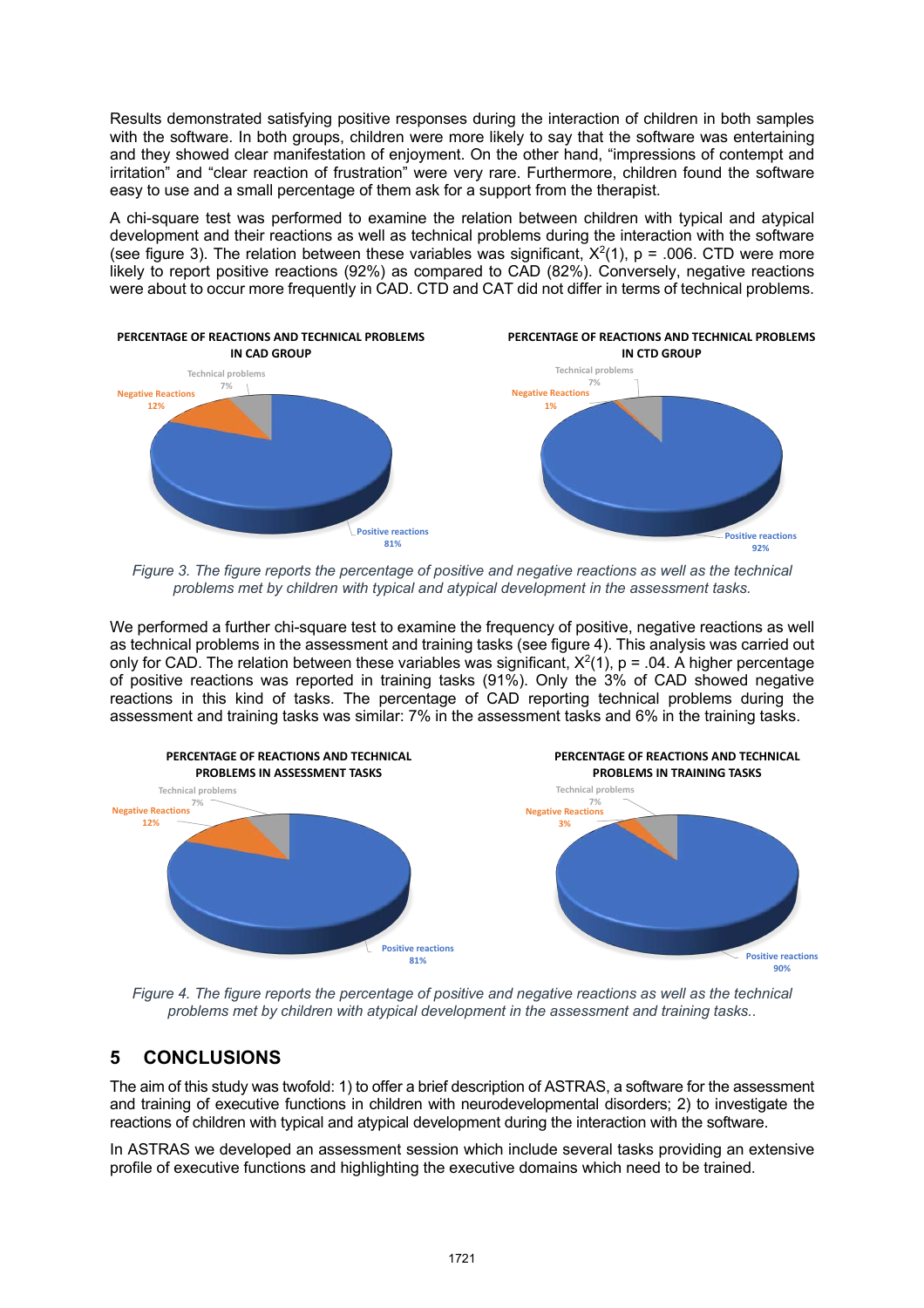Since cognitive tasks are also typically viewed as effortful and repetitive, which often leads to participant's disengagement and a negative impact on data quality, we used some principles of gamification in order to make the experience of therapy more positive for the children.

Interestingly, our results showed satisfying positive responses during the interaction of children in both samples with the software (es. they report liking the platform, manifest enjoyment or found it entertaining). Furthermore, children found the software easy to use and a small percentage of them ask for a support from the therapist.

In conclusion, our software can be thought as a platform hosting several tasks/games for the assessment and training of executive functions in children with neurodevelopmental disorders. ASTRAS offers the advantage to obtain an extensive assessment of executive functions and provide training tasks in-person or from remote and control patients' score ongoing. ASTRAS may be conceived as a valid ally supporting the activity of the therapist. Furthermore, through the gamification our software increase children's engagement and make the experience of the therapy more enjoyable as well as avoid drop-out.

#### **REFERENCES**

- [1] D. T. Stuss and M. P. Alexander, "Executive Functions and the Frontal Lobes: a conceptual review," Psychological Research, vol. 63, pp. 289–298, 2000, doi: 10.4324/9780203837863.
- [2] C. Blair and R. P. Razza, "Relating effortful control, executive function, and false belief understanding to emerging math and literacy ability in kindergarten," Child Development, vol. 78, no. 2, pp. 647–663, 2007, doi: 10.1111/j.1467-8624.2007.01019.x.
- [3] M. K. Rothbart, L. K. Ellis, M. R. Rueda, and M. I. Posner, "Developing Mechanisms of Temperamental Effortful Control," Journal of Personality, vol. 71, no. 6, pp. 1113–1144, 2003, doi: 10.1111/1467-6494.7106009.
- [4] E. G. Willcutt, A. E. Doyle, J. T. Nigg, S. v. Faraone, and B. F. Pennington, "Validity of the executive function theory of attention-deficit/ hyperactivity disorder: A meta-analytic review," Biological Psychiatry. 2005. doi: 10.1016/j.biopsych.2005.02.006.
- [5] G. Crisci, S. Caviola, R. Cardillo, and I. C. Mammarella, "Executive Functions in Neurodevelopmental Disorders: Comorbidity Overlaps Between Attention Deficit and Hyperactivity Disorder and Specific Learning Disorders," Frontiers in Human Neuroscience, vol. 15, no. February, 2021, doi: 10.3389/fnhum.2021.594234.
- [6] G. M. & V. S. Marzocchi, Le funzioni esecutive in età evolutiva. Modelli neuropsicologici, strumenti diagnostici, interventi riabilitativi. Milano, 2011.
- [7] Stefano Vicari & Silvia Di Vara, Funzioni esecutive e disturbi del neurosviluppo. Trento, 2017.
- [8] P. D. Walshaw, B. Alloy, Lauren, and F. W. Sabb, "Executive Function in Pediatric Bipolar Disorder and Attention-Deficit Hyperactivity Disorder: In Search of Distinct Phenotypic Profiles," Neuropsychology Review, vol. 20, no. 1, pp. 103–120, 2010, doi: 10.1007/s11065-009-9126-x.
- [9] B.-C. Shu, F.-W. Lung, A. Y. Tien, and B.-C. Chen, "Executive Function Deficits in Non-Retarded Autistic Children:," http://dx.doi.org/10.1177/1362361301005002006, vol. 5, no. 2, pp. 165–174, Jun. 2016, doi: 10.1177/1362361301005002006.
- [10] R. Xie, X. Sun, L. Yang, and Y. Guo, "Characteristic Executive Dysfunction for High-Functioning Autism Sustained to Adulthood," Autism Research, vol. 13, no. 12, pp. 2102–2121, 2020, doi: 10.1002/aur.2304.
- [11] N. Faedda et al., "Intellectual functioning and executive functions in children and adolescents with attention deficit hyperactivity disorder (ADHD) and specific learning disorder (SLD)," Scandinavian Journal of Psychology, vol. 60, no. 5, pp. 440–446, 2019, doi: 10.1111/sjop.12562.
- [12] O. Moura, M. R. Simões, and M. Pereira, "Executive Functioning in Children With Developmental Dyslexia," https://doi.org/10.1080/13854046.2014.964326, vol. 28, pp. 20–41, Feb. 2014, doi: 10.1080/13854046.2014.964326.
- [13] J. Perner and B. Lang, "Theory of mind and executive function: Is there a developmental relationship?," in Understanding other minds: Perspectives from developmental cognitive neuroscience, 2nd ed., New York, NY, US: Oxford University Press, 2000, pp. 150–181.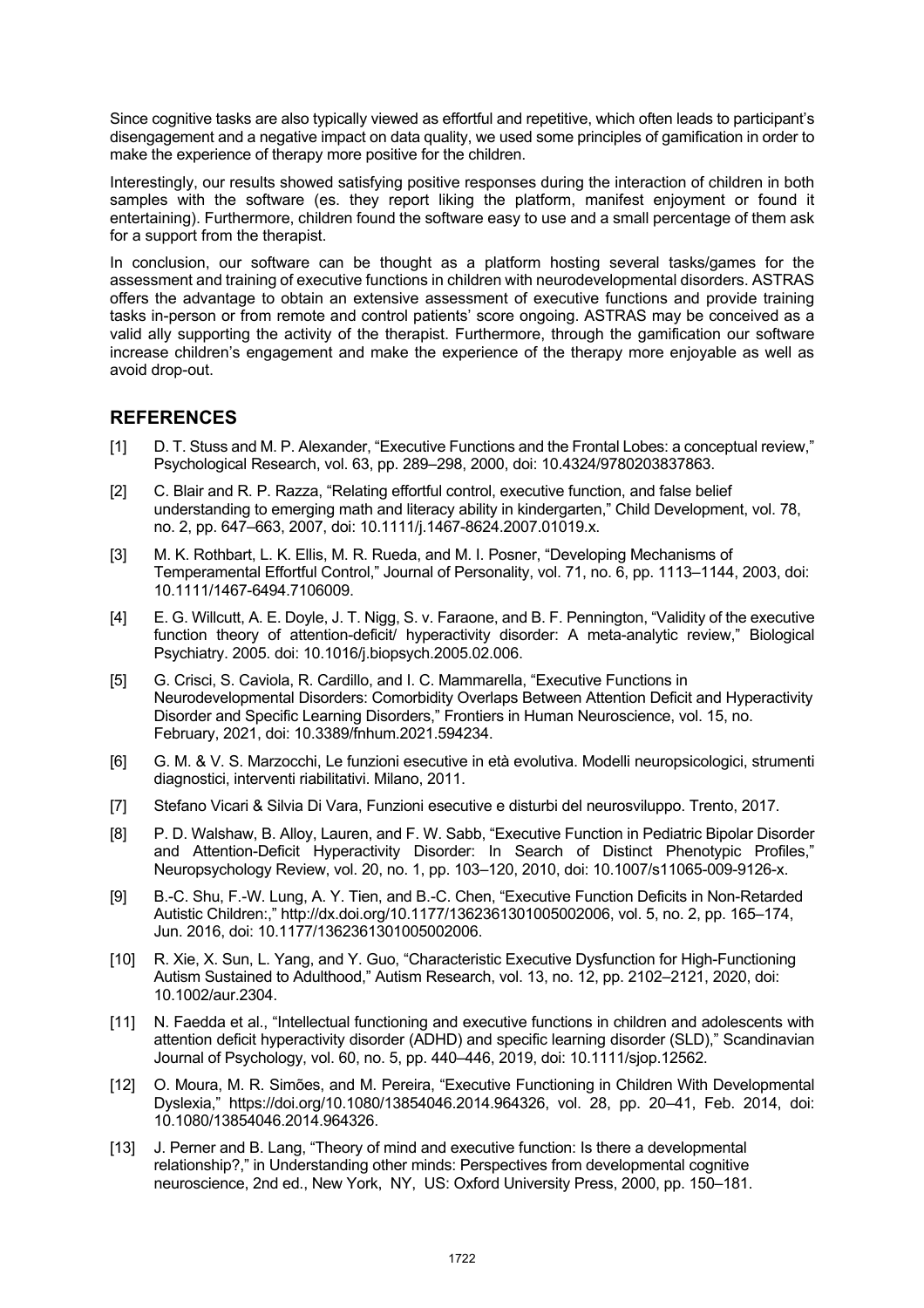- [14] H. Danielsson, L. Henry, J. Rönnberg, and L. G. Nilsson, "Executive functions in individuals with intellectual disability," Research in Developmental Disabilities, vol. 31, no. 6, pp. 1299–1304, 2010, doi: 10.1016/j.ridd.2010.07.012.
- [15] B. Rosello, C. Berenguer, I. Baixauli, C. Colomer, and A. Miranda, "ADHD symptoms and learning behaviors in children with ASD without intellectual disability. A mediation analysis of executive functions," PLoS ONE, vol. 13, no. 11, pp. 1–17, 2018, doi: 10.1371/journal.pone.0207286.
- [16] C. J. Vaidya, X. You, S. Mostofsky, F. Pereira, M. M. Berl, and L. Kenworthy, "Data-driven identification of subtypes of executive function across typical development, attention deficit hyperactivity disorder, and autism spectrum disorders," Journal of Child Psychology and Psychiatry, vol. 61, no. 1, pp. 51–61, Jan. 2020, doi: 10.1111/JCPP.13114.
- [17] R. Jacob and J. Parkinson, "The Potential for School-Based Interventions That Target Executive Function to Improve Academic Achievement: A Review," http://dx.doi.org/10.3102/0034654314561338, vol. 85, no. 4, pp. 512–552, Dec. 2015, doi: 10.3102/0034654314561338.
- [18] W. S. Barnett et al., "Educational effects of the Tools of the Mind curriculum: A randomized trial," Early Childhood Research Quarterly, vol. 23, no. 3, pp. 299–313, Sep. 2008, doi: 10.1016/J.ECRESQ.2008.03.001.
- [19] N. Stockall, "Designing Homework to Mediate Executive Functioning Deficits in Students With Disabilities:," http://dx.doi.org/10.1177/1053451217692565, vol. 53, no. 1, pp. 3–11, Feb. 2017, doi: 10.1177/1053451217692565.
- [20] M. Poletti and P. Montanari, "Valutazione Dell 'Attenzione E Delle Funzioni Esecutive in Età Evolutiva : Rassegna Degli Strumenti Italiani," Giornale di neuropsichiatria dell'età evolutivaiornale di neuropsichiatria dell'età evolutiva, vol. 34, no. 1, pp. 1–7, 2014.
- [21] A. Wallisch, L. M. Little, E. Dean, and W. Dunn, "Executive Function Measures for Children: A Scoping Review of Ecological Validity," OTJR Occupation, Participation and Health, vol. 38, no. 1, pp. 6–14, 2018, doi: 10.1177/1539449217727118.
- [22] R. Simeoli, N. Milano, A. Rega, and D. Marocco, "Using Technology to Identify Children With Autism Through Motor Abnormalities," Frontiers in Psychology, vol. 12, May 2021, doi: 10.3389/fpsyg.2021.635696.
- [23] R. Simeoli, A. Rega, and D. Marocco, "Micro-movement as an objective measure to assess autism spectrum disorder," Qwerty, vol. 14, no. 2, pp. 49–65, 2019, doi: 10.30557/QW000017.
- [24] S. Vita, A. Rega, L. Iovino, and A. Mennitto, "'TED': Teaching Educational Device, a digital tool to educational practice for special needs.," 2020. [Online]. Available: https://www.researchgate.net/publication/345598936
- [25] M. Ponticorvo, A. Rega, and O. Miglino, "Toward tutoring systems inspired by applied behavioral analysis," 2018. doi: 10.1007/978-3-319-91464-0\_16.
- [26] D. Charsky, "From edutainment to serious games: A change in the use of game characteristics," Games and Culture, vol. 5, no. 2, pp. 177–198, 2010, doi: 10.1177/1555412009354727.
- [27] J. Lumsden, E. A. Edwards, N. S. Lawrence, D. Coyle, and M. R. Munafò, "Gamification of cognitive assessment and cognitive training: A systematic review of applications and efficacy," JMIR Serious Games, vol. 4, no. 2, 2016, doi: 10.2196/games.5888.
- [28] R. Nappo, M. Iorio, and F. Somma, "ASTRAS: a software for the assessment and training of executive functions in children," in Proceedings of the Second Symposium of Psychology-Based Technologies, 2020, pp. 1–10.
- [29] K. Huotari and J. Hamari, "Defining gamification A service marketing perspective," 2012. doi: 10.1145/2393132.2393137.
- [30] K. Robson, K. Plangger, J. H. Kietzmann, I. McCarthy, and L. Pitt, "Is it all a game? Understanding the principles of gamification," Business Horizons, 2015, doi: 10.1016/j.bushor.2015.03.006.
- [31] A. Miyake, N. P. Friedman, M. J. Emerson, a H. Witzki, A. Howerter, and T. D. Wager, "The unity and diversity of executive functions and their contributions to complex 'Frontal Lobe' tasks: a latent variable analysis.," Cognitive psychology, vol. 41, no. 1, pp. 49–100, 2000, doi: 10.1006/cogp.1999.0734.